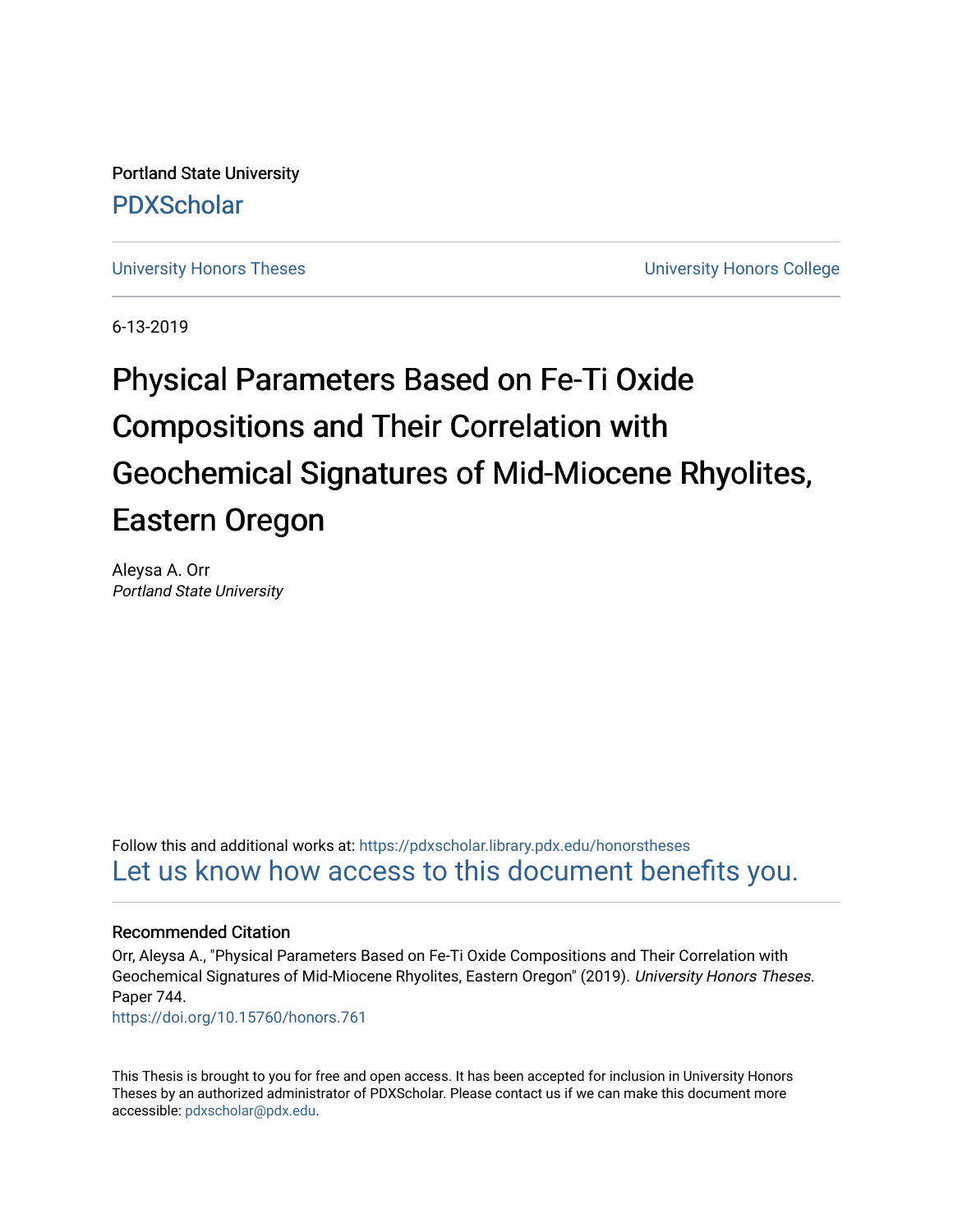Physical parameters based on Fe-Ti oxide compositions and their correlation with geochemical signatures of mid-Miocene rhyolites, eastern Oregon

by

## Aleysa A Orr

An undergraduate honors thesis submitted in partial fulfillment of the

requirements for the degree of

Bachelor of Science

in

University Honors

and

Geology

Thesis Adviser

Dr. Martin Streck

Portland State University

2019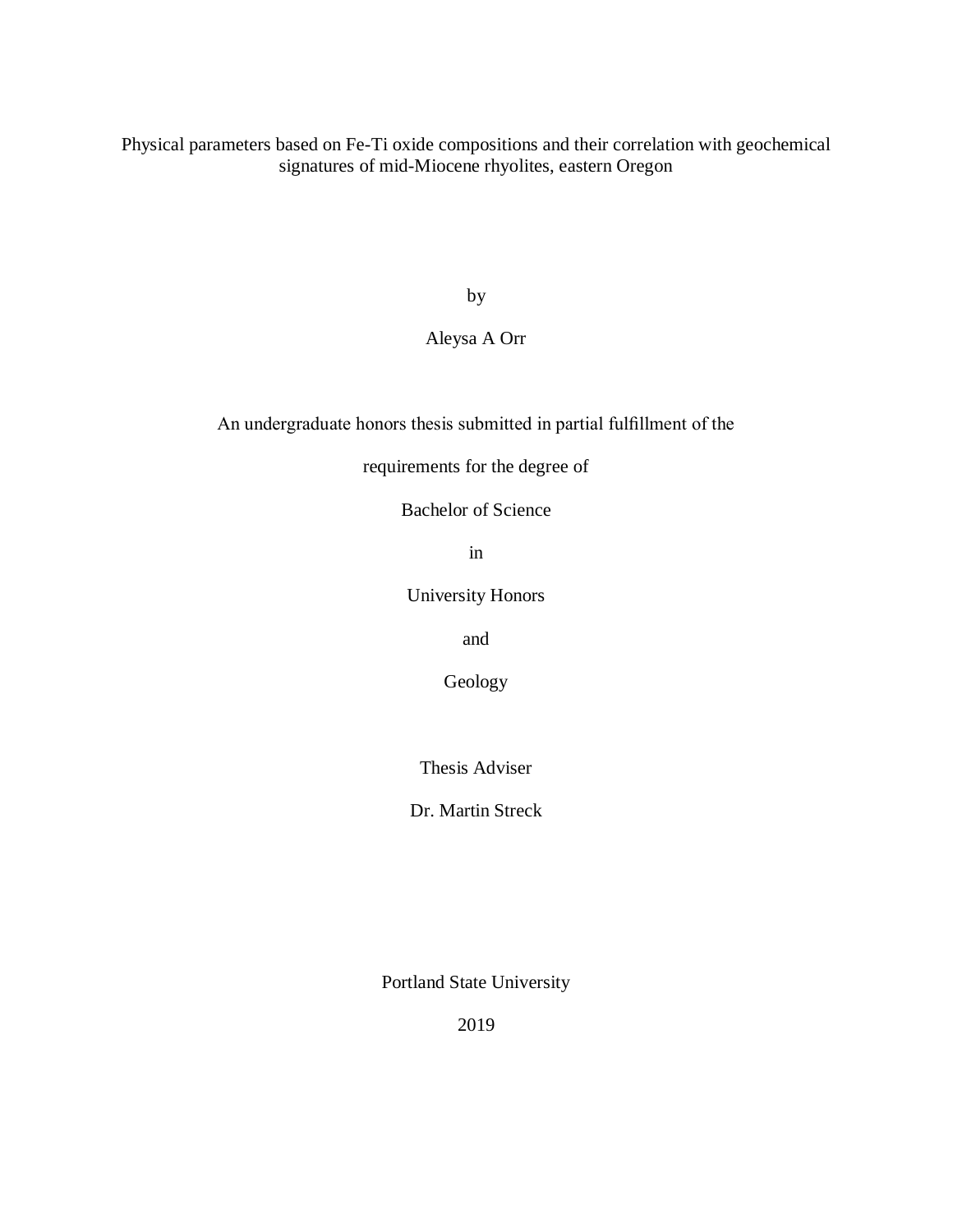## ABSTRACT

Eastern Oregon rhyolites are understood to be associated, spatially and temporally, with the main phase of the Columbia River flood basalt volcanism extending from 16.8 Ma to 15.9 Ma. This study focuses on rhyolitic units found between John Day and Burns, Oregon. While these rhyolites do not cover a wide extent and all erupted within a relatively short period of time, they vary widely in their chemical composition. Some of the rhyolites in this area are classified as A-type, according to the geochemical definition set forth by Whalen and others in 1989, while others are classified as Calc-alkaline (or I) types. Classifying the rhyolites in such a way implies that the chemical variance between the rhyolites is due to a difference in tectonic origin. However, the significantly small spatial and temporal distribution of their emplacement suggests otherwise. To investigate their source and evolution further, I estimate the temperature and oxygen fugacity of their magmas using the Fe-Ti Oxide thermobarometer by Ghiorso and Evans (2008). I compare the estimations between rhyolites designated as A-type, Calc-alkaline type, and a classification I created named 'Borderline'. Characterizing the physical conditions of each of these rhyolites aids in understanding the overall magmatic environment in the region. Using the compositions of titanomagnetite and ilmenite, I estimate that the Atype rhyolites in this region are on average slightly more reduced than Calc-alkaline types. However, all the rhyolites fall within a similar temperature and oxygen fugacity range of ~700-1100 °C and  $\pm 1$   $\Delta NNO$  log  $fO_2$ . Since the rhyolites in eastern Oregon are estimated to form in similar physical conditions, then I cannot support the presumption that the A-type and Calc-alkaline rhyolites are formed by distinctly different processes based on this method. The variation in  $fO<sub>2</sub>$  between the types of rhyolites may suggest differing magmatic histories.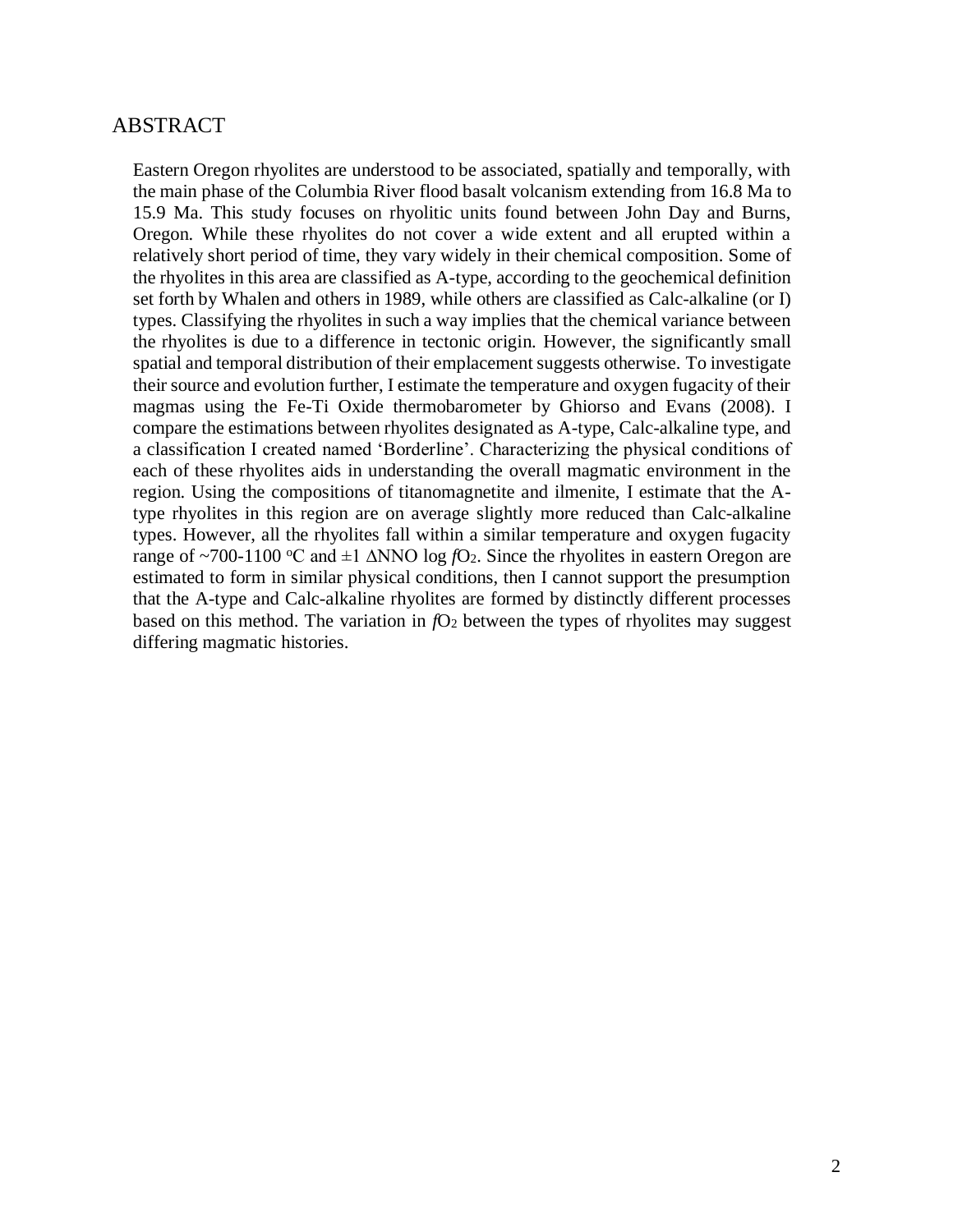## INTRODUCTION

Oregon is home to silicic volcanism extending from the Nevada-Oregon border to eastern Idaho and into northeastern Oregon (Figure 1). Recent studies suggest that this magmatic activity may not be formed through intra-plate rifting, but rather associated with the Columbia River Flood Basalt volcanism (Cummings et al., 2000; Hooper et al., 2002, 2007; Camp and Ross, 2004; Pierce and Morgan, 2009). The rhyolitic centers between Baker City and Crowley, Oregon erupted between 17.0 Ma and 15.5 Ma (Streck et al., 2015). Although the rhyolites we find in this area erupted in a relatively short time frame, they vary significantly in chemical composition.

The bulk geochemical signatures of eastern Oregon rhyolites can be defined by the SIAM (Sedimentary – Igneous – Anorogenic – Mantle) granitoid classification compiled in the later 20th century by various researchers (Chappell and White, 1974; Loiselle, M.C.; Wones, 1979; Didier et al., 1982; Whalen et al., 1987). For the purposes of this study, we will classify eastern Oregon rhyolites as either A-type or Calc-alkaline type (I- and S-) type rhyolites. A-type rhyolites, meaning anorogenic, are considered to form in intra-plate tectonic zones similar to the Yellowstone hotspot. Calc-alkaline type rhyolites are conversely considered to form in volcanic arc or subduction dominated tectonic zones (Whalen et al., 1987). Thus, forms our question – why do we see a geochemical range encompassing both types of rhyolites within a similar spatial and temporal area?

To better understand the variation in rhyolite geochemistry within this region, this study estimates the physical parameters of the rhyolitic centers using the iron-titanium Two-Oxide thermo-oxybarometer model (Ghiorso and Evans, 2008). We focus on how these physical parameters, such as temperature and oxygen fugacity  $(fQ<sub>2</sub>)$ , may correlate with the bulk geochemical signatures of a given rhyolite. The *f*O<sub>2</sub> can be equated to the partial pressure of oxygen and therefore the water content of the magma. A-type rhyolites are understood to form from hot and dry magmas whereas Calc-alkaline rhyolites would form from cool and wet magmas due to their associated tectonic province of origin (Whalen et al., 1987). Therefore, the A-type rhyolites in the region should record increased temperatures and lower *f*O<sup>2</sup> while Calcalkaline rhyolites should record lower temperatures and higher oxygen content or *f*O2.

## GEOLOGIC CONTEXT

The rhyolites of interest reside in eastern Oregon (Figure 2). This region has experienced a complex geologic history involving multiple events such as interaction of the subduction zone and subsequent back-arc rifting, the Yellowstone hotspot, and the silicic and mafic volcanism extensive throughout the region (Cummings et al., 2000; Hooper et al., 2002, 2007; Camp and Ross, 2004; Pierce and Morgan, 2009; Coble and Mahood, 2012).

#### **Tectonics**

The Juan de Fuca plate began subducting beneath the North American plate nearly 40 million years ago. Prior to that, the accretion of terranes onto the North American continent lead to the migration of the convergent plate boundary from the western edge of Idaho to the western edge of Oregon and Washington. This accreted crust of Oregon and Washington is relatively thin compared to the cratonic crust to the east (Hooper et al., 2007). The oblique subduction of the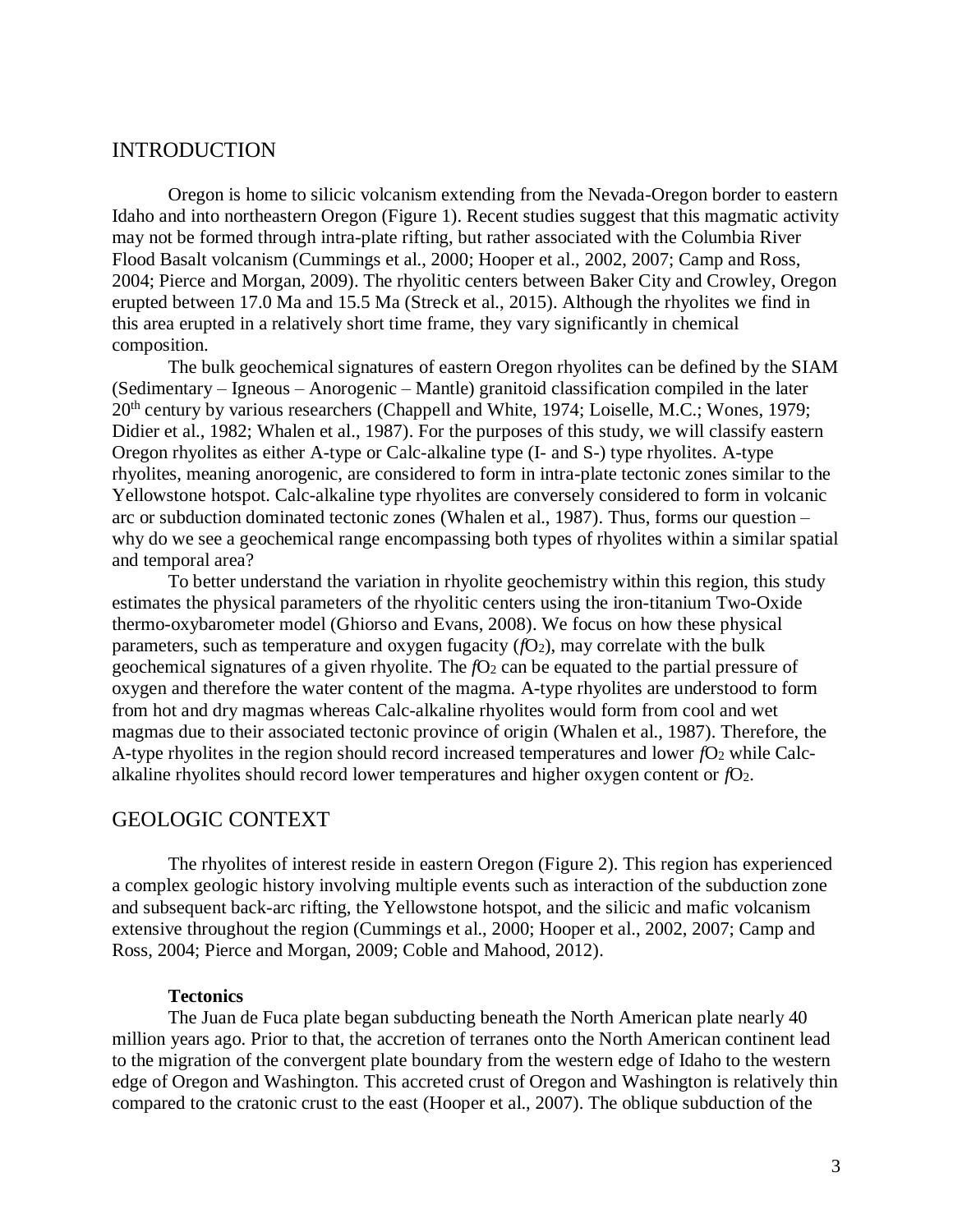Juan de Fuca plate results in north-south compression and consequently east-west extension, thinning the upper crust even further (Hooper et al., 2007).

A mantle plume, known as the Yellowstone hotspot, made contact with the base of the lithosphere underlying Oregon and Washington approximately 17 million years ago (Camp and Ross, 2004; Hooper et al., 2007; Pierce and Morgan, 2009). The head of the mantle plume pierced through the subducting Juan de Fuca plate, which initiated melting resulting in the extensive flood basalt volcanism (Camp and Ross, 2004; Hooper et al., 2007; Pierce and Morgan, 2009). The plume head was later sheared off and pushed along by the subducting plate to create the Yellowstone hotspot track (Pierce and Morgan, 2009).

#### **Flood Basalt Volcanism**

The Columbia River flood basalts cover Washington, Oregon, and Idaho in one of the largest outpourings of basalt in a distinctly short amount of time (Figure 1). Nearly all of the basalt erupted between 16.6 Ma and 14 Ma (Camp and Ross, 2004).

The main phase of mafic volcanism lasted from 16.8 Ma to 15.9 Ma and accounts for the majority of the erupted basalt. The Steens Basalt is the oldest of the Columbia River Basalt Group (CRBG) in southeastern Oregon. The Imnaha Basalt covered 50,000 km<sup>2</sup> of the northeastern Columbia River province from 16.5-15 Ma (Hooper et al., 2007). The Grande Ronde basalt, which is stratigraphically younger than the Imnaha Basalt, was emplaced around the same time and accounts for 60% of the overall flood basalt volume in the PNW. It is composed of tholeiitic basaltic andesites and spans multiple paleo-magnetic intervals (Hooper et al., 2007). Picture Gorge Basalt is thought the mark the end of the main phase of mafic volcanism in the area. It was emplaced over a fairly constricted area in the John Day basin covering  $10,680 \text{ km}^2$  (Hooper et al., 2007).



**Figure 1: Distribution of basaltic and silicic volcanism in Oregon, Idaho, and Washington** in relation to the Yellowstone hotspot track taken from Coble and Mahood (2012). The yellow circle is the approximate location of the plume head during the initial flood basalt eruptions. The orange and pink shaded circles are the centers for the rhyolites of interest. CR – Castle Rock; DL – DeLamar; DM – Dooley Mountain; HH – Horsehead Mountain; HL – Hawks Valley; I – Ivanhoe; J – Jarbidge Rhyolite; JM – Jackass Mountain; LJ – Little Juniper Mountain; MM – Mahogany Mountain; S – Sheep Creek Range; SB – Saddle Butte; SRC – Santa Rosa-Calico; TF – Three Fingers caldera; WH – Whitehorse.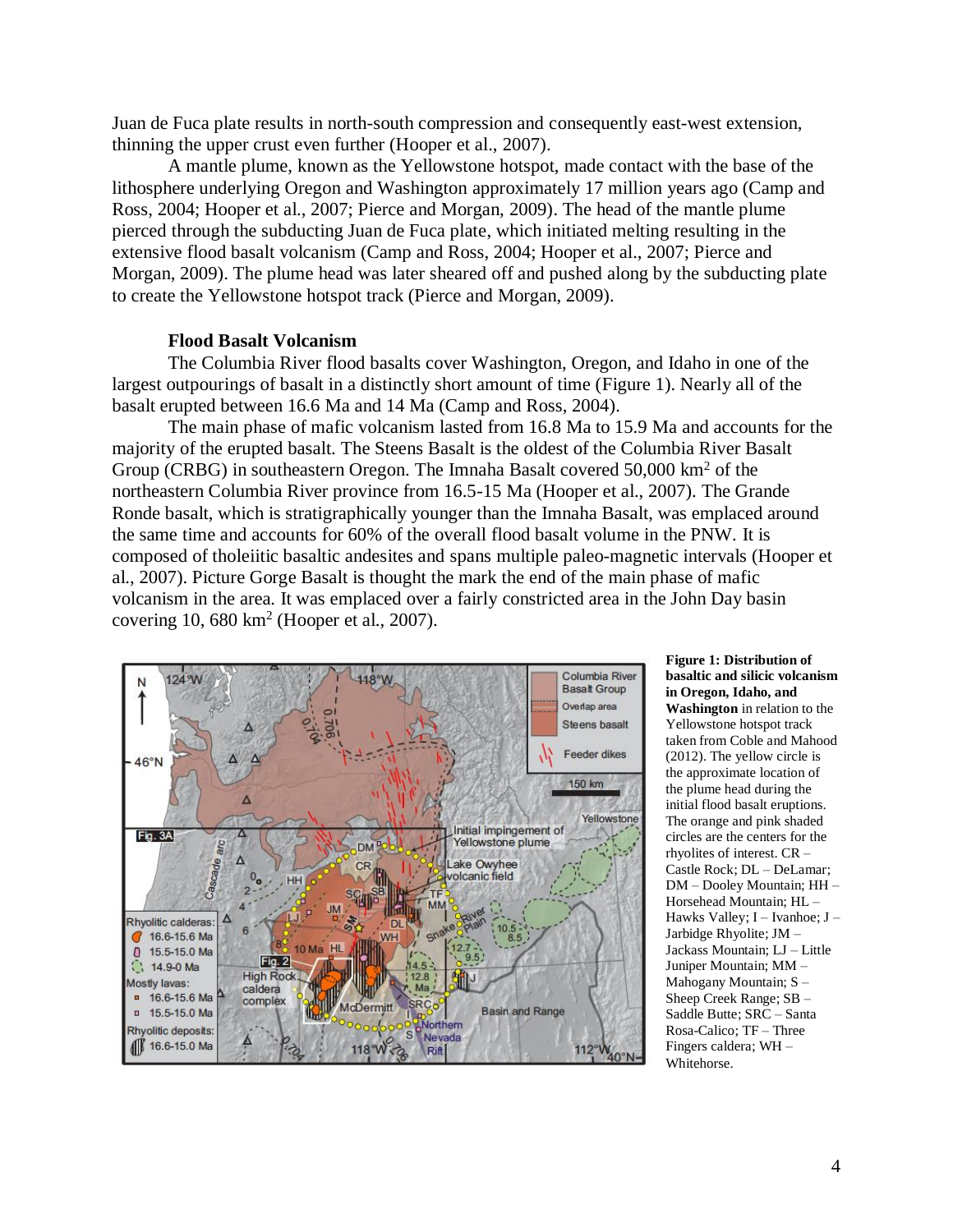Ekler Mountain Basalt erupted during a time of volcanic quiescence and over a smaller smaller area compared to previous basalt flows. Larger eruptions return with the Wanapum Basalts emplaced from 15.3 to 14.5 Ma. The Saddle Mountain basalt flows, emplaced from 14.5 to 6 Ma, mark the end of mafic volcanism in the Columbia River region (Hooper et al., 2007).

#### **Silicic Volcanism**

Roughly 39,000 km<sup>3</sup> of magma erupted from the silicic volcanic centers High Rock, McDermitt, and Lake Owyhee from 17.0 Ma to 15.5 Ma, roughly coeval with the main phase CRBG flows (Coble and Mahood, 2012). The erupted units from these centers account for 90% of the silicic volcanism in the region. The flows from the Lake Owyhee volcanic field are metaluminous to weakly peralkaline and account for 1115 km<sup>3</sup> of the rhyolite and tuff emplaced. The McDermitt volcanic center erupted from 16.4 to 15.7 Ma and consists of peralkaline rhyolite (Coble and Mahood, 2012).

Recent studies have suggested that the silicic volcanism in the region is more related to the coeval flood basalts than initially thought (Coble and Mahood, 2012; Ferns and McClaughry, 2013; Streck et al., 2015). Rhyolites in the region erupted within the same stratigraphic interval and similar chemical traces (Streck et al., 2015).

## GRANITOID GEOCHEMICAL CLASSIFICATION

#### **Granitoid Types**

The rhyolites of eastern Oregon can be geochemically defined using the SIAM granitoid classification originally based on the tectonic and petrographic source descriptions of the rock. This classification scheme came about because the traditional TAS and IUGS diagrams did not adequately display the variations in metals and trace elements that may provide greater insight into the origin of these melts.

The S-type (Sedimentary-type) and I-type (Igneous-type) granitoids, also known as Calcalkaline granitoids, are orogenic rocks thought to form from melting of sedimentary and igneous source rocks respectively (Chappell and White, 1974, 2001). The M-type or mantle-type granitoids are thought to originate from mantle interaction processes (Didier et al., 1982). The Atype or 'anorogenic' type granitoids are thought to form in intra-continental zones or anorogenic tectonic environments (Loiselle, M.C.; Wones, 1979). Since A-type granites were first termed, they have also been referred to as alkaline and anhydrous granitoids (Whalen et al., 1987).

These classifications have since been defined in greater geochemical detail rather than simply the tectonic environment in which it is discovered in. Each granitoid type has a general range of major and trace element compositions that can be measured and distinguished. Since these classifications were first identified through petrographic means, the geochemical ranges do overlap some. The granitoids of interest in this study are the Calc-alkaline and the A-type granitoids. These are the most abundant in eastern Oregon, and as such, we will focus on the ways that their physical and chemical characteristics vary.

More recent work has shown what is classified as an A-type does not always occur in interior or extensional settings (Whalen et al., 1987). Instead, the high temperatures at which these rhyolites must form at suggest that partial melting is involved; however, this cannot entirely explain the chemical diversity observed. The Calc-alkaline types are understood to form as 'cool and wet' melts as opposed to the 'hot and dry' A-type magmas.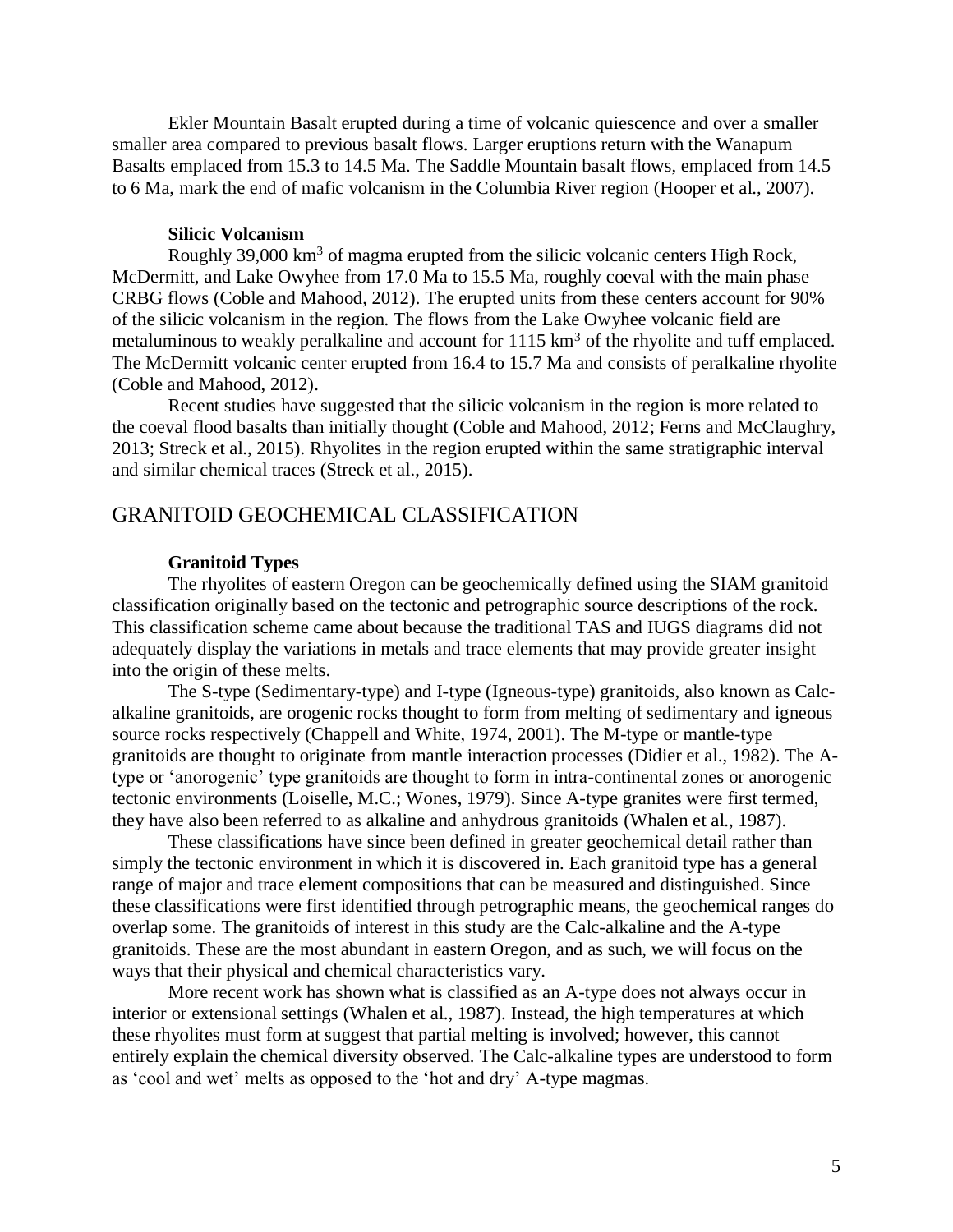A-type rhyolites tend to be more silicic than Calc-alkaline types, however, highly fractionated I- and S-type rhyolites may resemble A-type characteristics. A-types have higher Ga\*1000/Al ratios in tandem with high major and trace element contents that include  $Fe^{2+/3+}$ ,  $Zr^{4+}$ , Nb<sup>2+/4+</sup>, Y<sup>3+</sup>, and Ce<sup>4+</sup>. These rhyolites characteristically have high field strength ions due to forming in hotter and dryer conditions (Whalen et al., 1987). Calc-alkaline rhyolites are less chemically diverse than their A-type counterparts, and thus contain less high field strength ions. Investigations into hydrous mineral content and iron content suggest that A-type magmas have low water content and thus low oxygen fugacity (Loiselle, M.C.; Wones, 1979; Whalen et al., 1987).

## **Classification Methods**

The rhyolites in eastern Oregon involved in this study have yet to be definitively classified as either A-type or Calc-alkaline rhyolites (Figure 2). For the purposes of understanding how the physical and chemical characteristics of these two types vary in the region, we will use the chemical classification scheme as laid out by Whalen and others (1987). They suggest that high Ga\*1000/Al ratios are insufficient to truly distinguish the two types. Whalen and others suggest also using major and trace element variation diagrams. The trace element concentrations of  $\text{Zn}^{2+}$ ,  $\text{Zr}^{4+}$ ,  $\text{Nb}^{2+/4+}$ ,  $\text{Y}^{3+}$ , and  $\text{Ce}^{4+}$  are important in distinguishing Atype and Calc-alkaline type rhyolites (Whalen et al., 1987). These elements and element ratios will be higher in A-types relative to Calc-alkaline types.

#### **Eastern Oregon Rhyolites**

Other studies have also used the Whalen compositional framework to classify rhyolites in this area (Hess, 2014; Streck, 2014; Streck et al., 2015). The rhyolite samples were collected in eastern Oregon (Figure 2).



**Figure 2: Locations of samples** taken from nine total rhyolitic centers in eastern Oregon between Baker City and Crowley. Number of samples taken from each center: Unity (3), Dooley Mountain (1), Dinner Creek Tuff (4), Cottonwood Mountain (2), Buchanan Dome Complex (2), Littlefield (1), Mahogany (3), Three Fingers Caldera (1), Malheur (1). Samples collected between 2008-2014 and are listed in Table 1.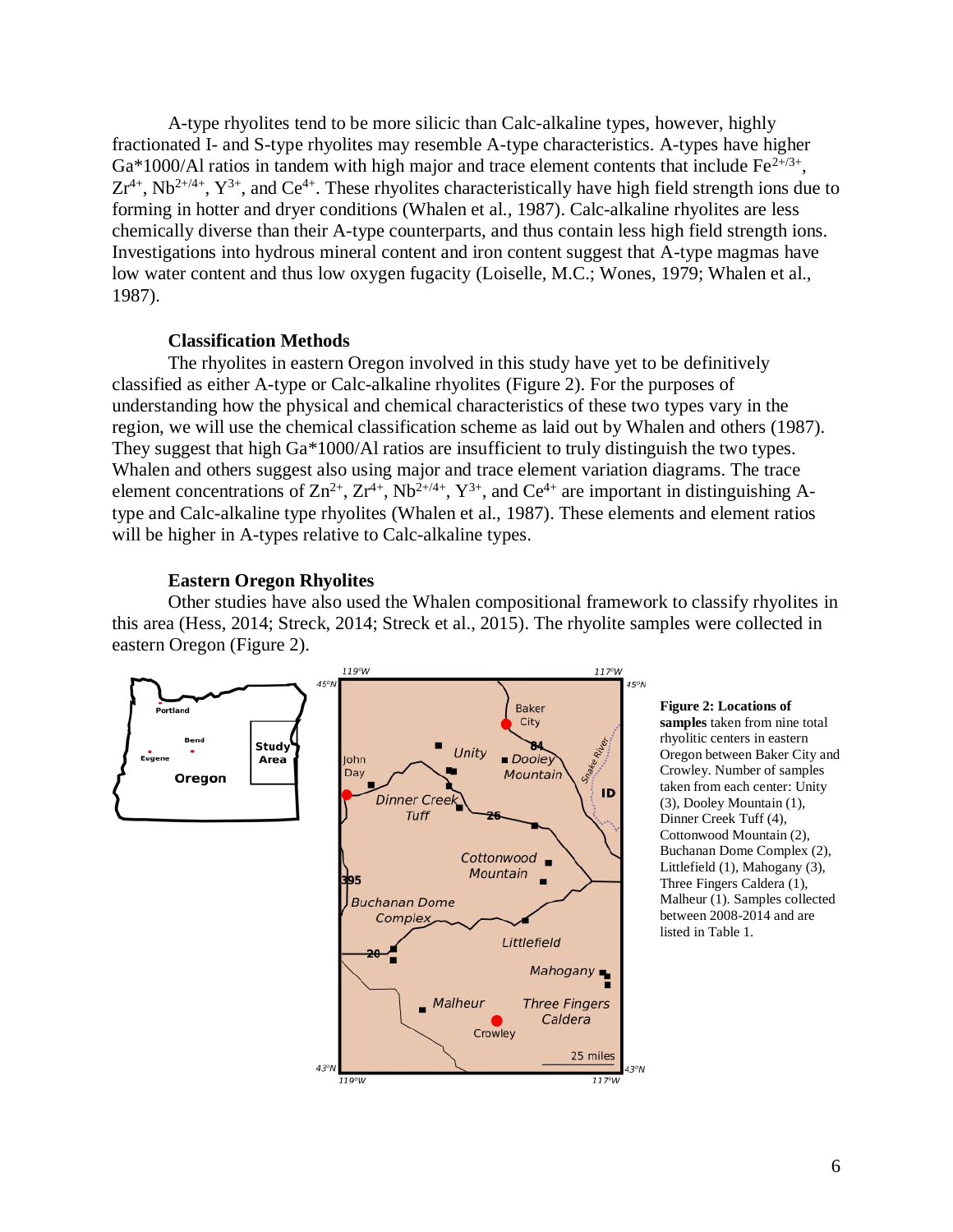| Sample ID   | Center          | Unit                           | Unit ID    |
|-------------|-----------------|--------------------------------|------------|
| EJ-12-05B   | Malheur         | Circle Bar Rhyolite            | <b>CBR</b> |
| CR-U35A     | Dinner Creek    | Dinner Creek Tuff              | <b>DIT</b> |
| $MS-11-20$  | Dinner Creek    | Dinner Creek Tuff              | <b>DIT</b> |
| MS-12-29.1  | Dinner Creek    | Dinner Creek Tuff              | <b>DIT</b> |
| MS-PCIT 1-A | Dinner Creek    | Dinner Creek Tuff              | <b>DIT</b> |
| $MS-08-DR2$ | Dooley          | Dooley Mountain Rhyolite       | <b>DMR</b> |
| $EJ-12-10$  | Littlefield     | Littlefield                    | <b>LIR</b> |
| $EJ-12-12$  | Three Fingers   | Old McIntyre Ridge Rhyolite    | <b>OMR</b> |
| $EJ-12-16$  | Cottonwood      | Cottonwood                     | <b>CMR</b> |
| $EJ-12-17$  | Cottonwood      | <b>Rhyolite of Bully Creek</b> | <b>RBC</b> |
| <b>B010</b> | <b>Buchanan</b> | <b>Buchanan Dome Complex</b>   | <b>BDC</b> |
| <b>B114</b> | <b>Buchanan</b> | <b>Buchanan Dome Complex</b>   | <b>BDC</b> |
| CR-U3A      | Unity           | Unity                          | <b>UNI</b> |
| CR-U4B      | Unity           | Unity                          | <b>UNI</b> |
| $MS-12-14b$ | Unity           | Unity                          | <b>UNI</b> |
| $MS-11-15$  | Mahogany        | <b>Spring Creek Tuff</b>       | <b>SCT</b> |
| MS-13-29    | Mahogany        | <b>Spring Creek Tuff</b>       | <b>SCT</b> |
| MS-13-24b   | Mahogany        | Young McIntyre Ridge Rhyolite  | YMR        |

**Table 1: List of samples** collected between 2008-2014 used in this study. Collection sites shown in Figure 2.

Using the classification scheme defined by Whalen and others (1987) we can split these rhyolites into three categories: A-type, Calc-alkaline type, and 'Borderline'. The original classification does not include this 'Borderline' type in the framework, however some rhyolites display A-type and Calc-alkaline type signatures based on which chemical variation diagram is utilized. Therefore, Borderline indicates that a rhyolite is more difficult to chemically classify and lies in a sort of intermediate zone (Figure 3).



**Figure 3: Classifying rhyolites of this study** using the bulk concentration of trace elements such as cerium, ytterbium, zinc, and zirconium versus the silica content. A-types are defined as those with a combined trace element concentration greater than 350 ppm shown as the black line. (Whalen et al., 1987). The red color indicates the samples classified as A-type. The purple color indicates the samples classified as Borderline type. The blue color indicates the samples classified as Calcalkaline type. The shapes are described in the legend where each sample is classified by the rhyolitic center it originates from. A similar symbology is used throughout the rest of the report.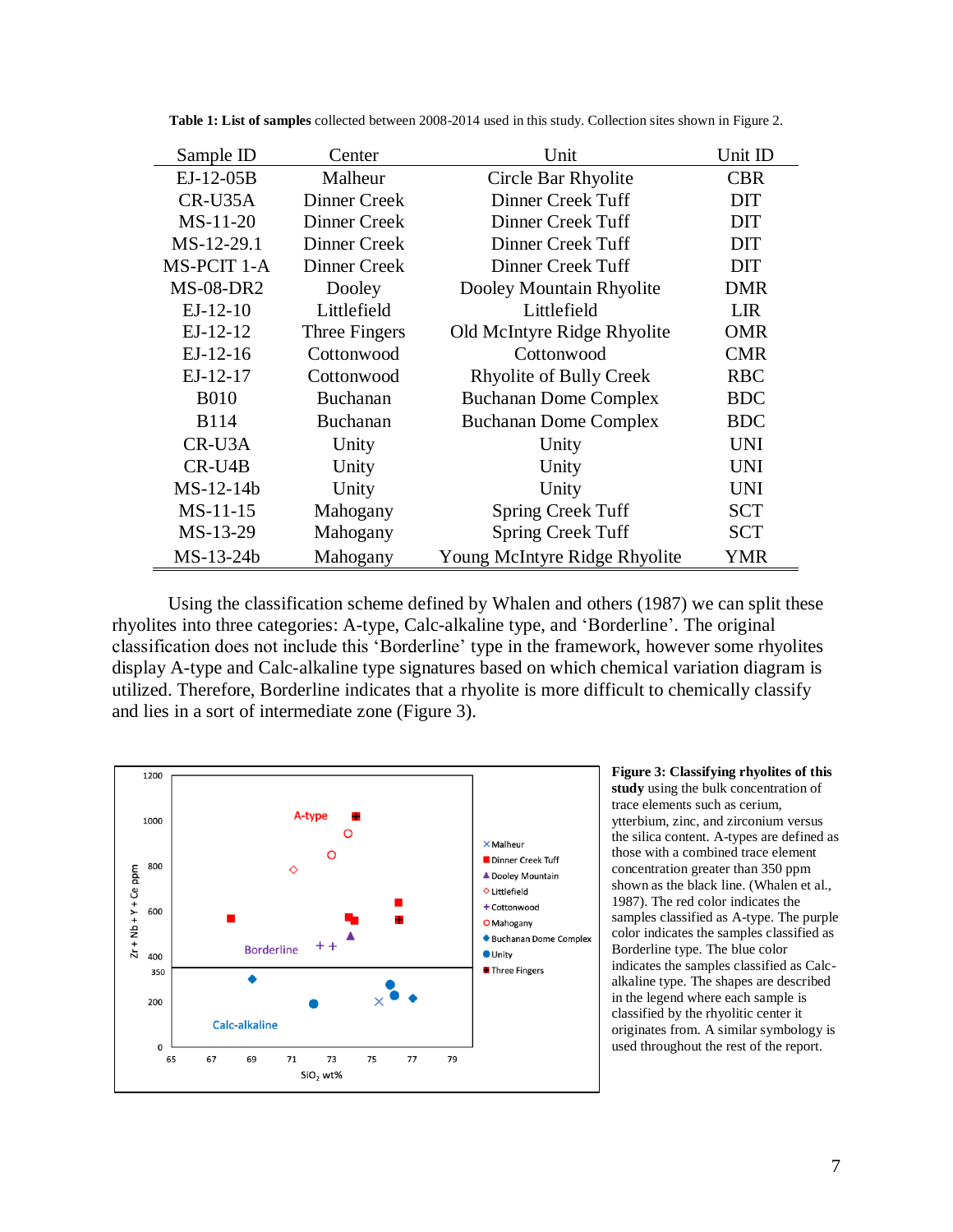The final classification of rhyolites that will be consistently used throughout the rest of this study are shown in Table 2. The A-types were determined to lie within the geochemical field of the A-types as defined by Whalen and others more than half of the time while the borderline types straddled the line between A-type and Calc-alkaline type.

| Sample ID        | Unit       | Classification |  |
|------------------|------------|----------------|--|
| $EJ-12-05B$      | CBR        | Calc-alkaline  |  |
| $EJ-12-10$       | LIT        | A-type         |  |
| $EJ-12-12$       | OMR        | A-type         |  |
| $EJ-12-16$       | <b>RCM</b> | borderline     |  |
| $EJ-12-17$       | <b>RBC</b> | borderline     |  |
| CR-U3A           | <b>UNI</b> | Calc-alkaline  |  |
| CR-U4B           | <b>UNI</b> | Calc-alkaline  |  |
| $MS-12-14b$      | UNI        | Calc-alkaline  |  |
| CR-U35A          | <b>DIT</b> | A-type         |  |
| MS-PCIT 1-A      | <b>DIT</b> | borderline     |  |
| MS-12-29.1       | <b>DIT</b> | A-type         |  |
| $MS-11-20$       | <b>DIT</b> | borderline     |  |
| <b>MS-08-DR2</b> | <b>DMR</b> | borderline     |  |
| $MS-11-15$       | <b>SCT</b> | A-type         |  |
| MS-13-29         | <b>SCT</b> | A-type         |  |
| $MS-12-24B$      | YMR        | A-type         |  |
| <b>B010</b>      | BDC        | Calc-alkaline  |  |
| B114             | BDC        | Calc-alkaline  |  |

**Table 2: Final classification of samples** used in this study. Final classification determined using multiple methods from Whalen and others (only one method shown in Figure 3). (Whalen et al., 1987)

## **METHODS**

#### **Sample Collection**

Bulk samples of the rhyolite and tuff were collected by Emily Hess, Martin Streck, and Chris Ricker from 2008-2014 (Figure 2). The bulk samples were crushed and sieved to separate fragments smaller than 120μm. A magnet was used to separate iron-rich minerals that were then mounted on a thin-section slide with epoxy. Four samples were mounted and polished on each slide to expose a flat surface suitable for analytical analysis. Fifteen samples were adequately exposed to analyze on the electron microprobe (EMP).

#### **Analytical Analysis**

The Zeiss Sigma VP FEG SEM located at Portland State University was used to identify, locate, and image iron-titanium crystals ideally with titanomagnetite and ilmenite in close contact. Then, the compositions of oxides from 10 samples (MS-PCIT 1-A, B010, B114, MS-12- 14B, MS-11-15, MS-11-20, MS-13-29, MS-12-24B, EJ-12-17, EJ-12-05, CR-U35A, CR-U4B,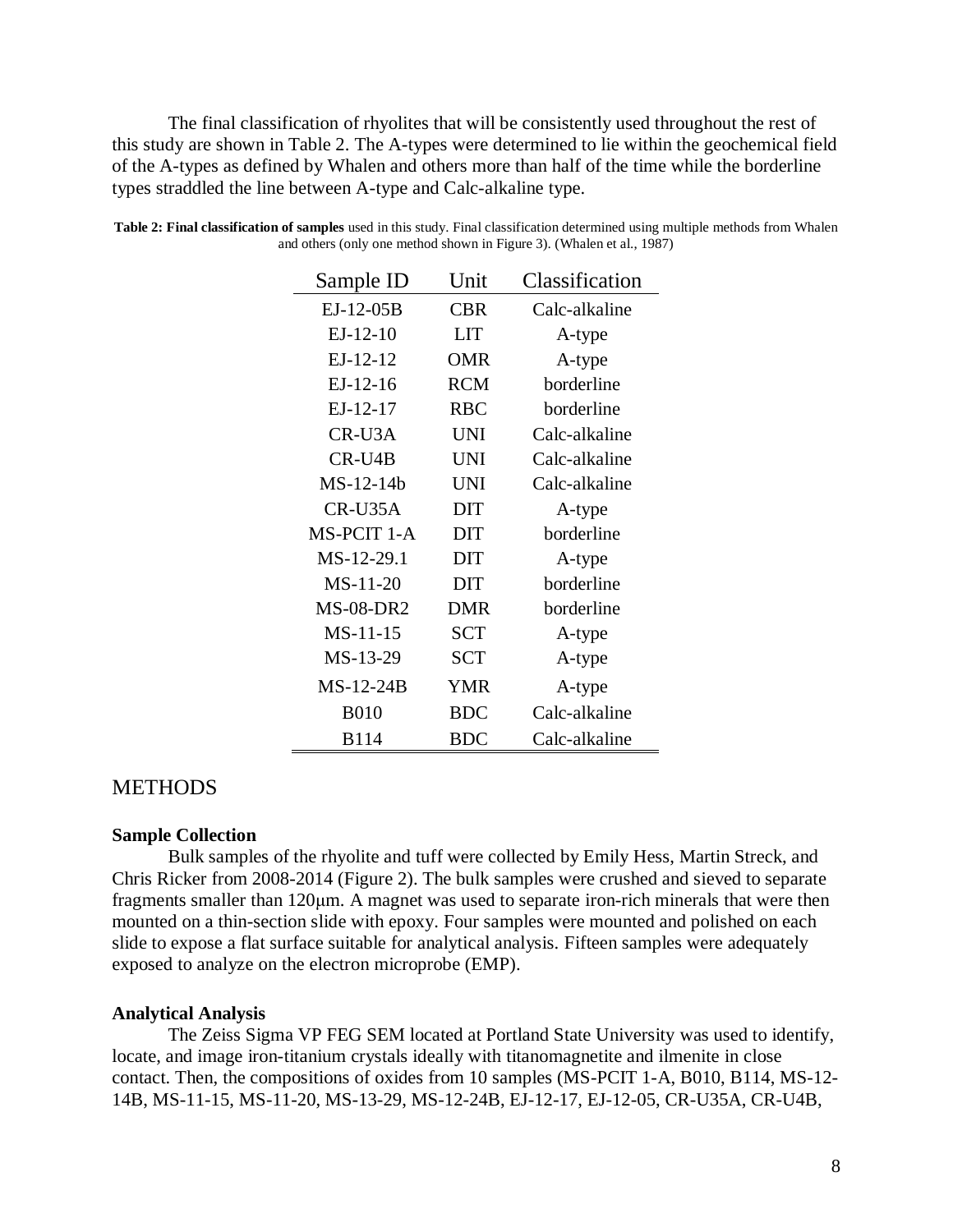B114, B010) were measured on the Cameca SX100 at the University of Oregon. The EMP analyses were completed during one session at a remote-control location in Portland State University to measure oxide compositions from the mineral separates collected from 10 samples. The beam current for this session was 30nA with a high voltage of 15kV. The major elements we measured for were Fe<sup>\*</sup> and Ti<sup>4+</sup> calibrated against magnetite and ilmenite respectively. We also analyzed for minor elements including  $Mg^{2+}$ ,  $Al^{3+}$ ,  $Zn^{2+}$ ,  $Cr^{3+}$ ,  $Ca^{2+}$ ,  $Mn^{2+}$ ,  $Si^{4+}$ ,  $Na^{+}$ , and  $V^{3+}$ calibrated to forsterite, gahnite, chromite, augite, pyroxmangite, anorthoclase, and vanadinite respectively.

Oxide minerals were chosen for analysis based on the previous investigations using the SEM, the polish, and size of the oxide. Points of analysis were chosen to avoid pits in the mineral from polishing errors and rims of crystals that appeared to be altered.

#### **The Iron-Titanium Oxide Model**

The thermodynamic model used, the Fe-Ti Oxide model, estimates the temperature and *f*O<sup>2</sup> of the system when titanomagnetite and ilmenite are at equilibrium (Ghiorso and Evans, 2008). The Fe-Ti Oxide model is based off of the experimental investigations into titanomagnetite and ilmenite phase equilibria by Buddington and Lindsley (1964). These initial investigations show that the chemical compositions of titanomagnetite and ilmenite, in equilibrium, will respond to changing temperature and  $fQ_2$  in a predictable way (Buddington and Lindsley, 1964). Using this relationship, they developed the reverse model; where if the composition of titanomagnetite and ilmenite, in close contact and thus assumed to be at equilibrium, is known, then the temperature and  $fO<sub>2</sub>$  of the system can be estimated.

The framework for the computational model was first created in 1991 by Ghiorso and Sack where the molar proportions of the ulvöspinel-magnetite solid solution and the hematiteilmenite solid solutions were used to determine the temperature and the oxygen fugacity of the system assuming equilibrium is reached using the reaction listed below [1].

$$
Fe_2O_3 + Fe_2TiO_4 = FeTiO_3 + Fe_3O_4 \qquad [1]
$$

 $hematite + ulv\ddot{\text{o}}spinel = ilmenite + magnetite$ 

Recently, Ghiorso and Evans (2008) developed a computational model that would more easily and efficiently estimate temperature and oxygen fugacity while taking into account more diverse cations that may be present in the mineral structure and what this may indicate about the equilibrium conditions.

To ensure the two oxides used are in equilibrium, we apply the equilibrium test developed by Bacon and Hirschmann (1988). The test is based on the exchange reaction and equilibrium coefficient  $(K_D)$  below [2,3].

$$
Mg_{mt} + Mn_{il} = Mn_{mt} + Mg_{il}
$$
  
\n
$$
K_D = (Mg_{mt}/Mn_{mt})/(Mg_{il}/Mn_{il})
$$
\n[3]

where magnesium and manganese are exchanging in equal amounts during the equilibrium process (Bacon and Hirschmann, 1988). Through applying this concept to real oxide pairs, they developed a regression that most oxide pairs should fall into.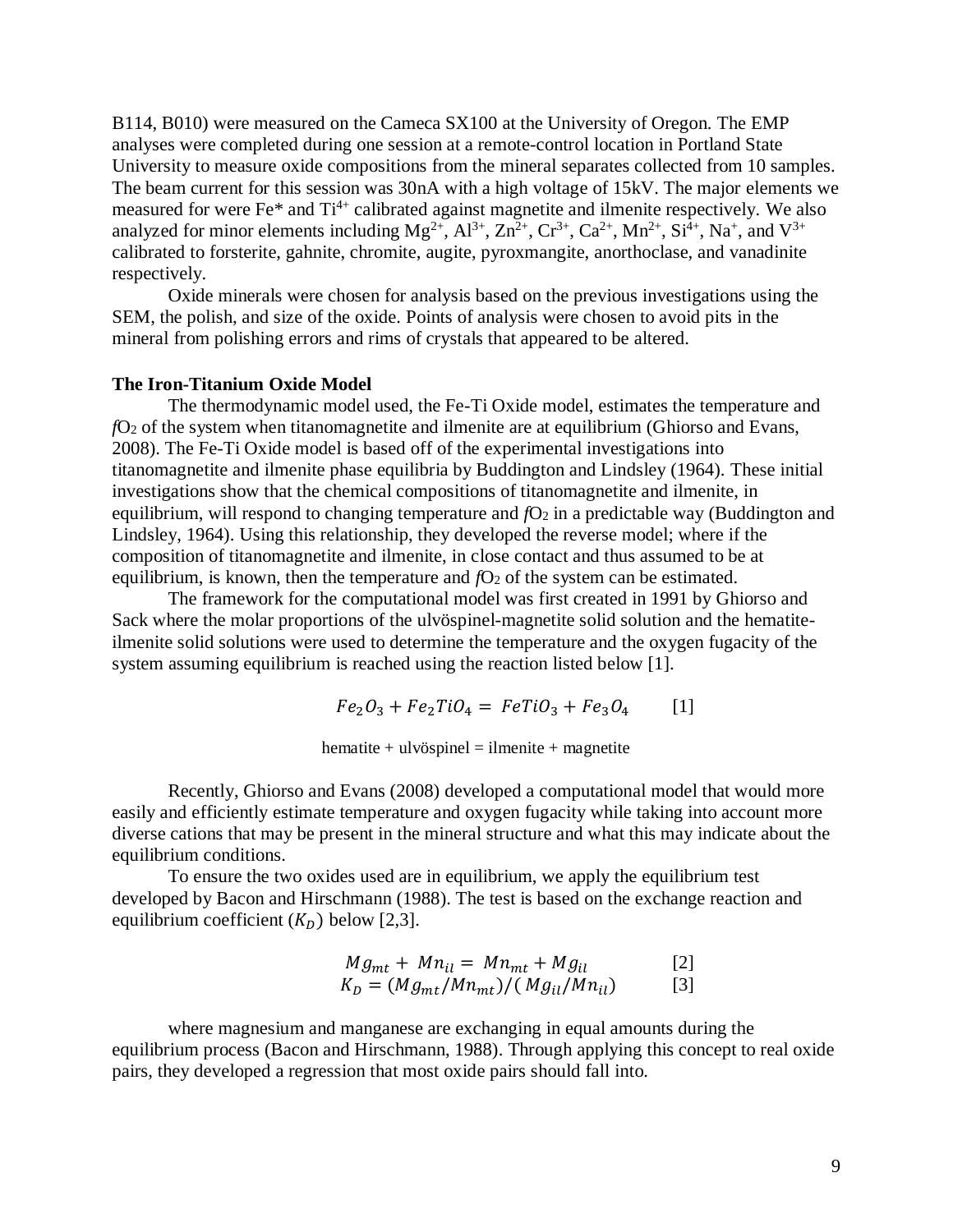$$
log(Mg_{mt}/Mn_{mt}) = 0.9317(Mg_{il}/Mn_{il}) - 0.0909
$$
 [4]

Any oxide pair that lies significantly outside of the field of this regression can be assumed to not be in equilibrium.

## RESULTS

#### **Compositional Range of Oxides**

Oxide chemical compositions were measured using EPMA in a total of 12 samples from seven centers (Buchanan, Mahogany, Dinner Creek, Cottonwood, and Unity). The oxides from these centers display a wide range of compositions (Figure 4).



**Figure 4: Range of present oxide compositions** measured from 12 samples from seven centers. The centers include Buchanan (2 samples), Mahogany (3), Malheur (1), Dinner Creek Tuff (3), Cottonwood (1), and Unity (2). The dashed lines overlaying the ternary diagram show the solid solutions for the ulvöspinel-magnetite system and the hematite-ilmenite system. Red: A-type; Purple: Borderline type; Blue: Calc-alkaline type.

Titanomagnetite oxides and ilmenite oxides are distinguished by their titanium ratios within a given sample where ilmenite oxides will contain higher amounts of TiO2. The FeO/Fe2O<sup>3</sup> ratio was determined using the Carmichael (1967) recalculation. Ilmenites should contain an equal amount of  $FeO^*$  and  $TiO<sub>2</sub>$  whereas titanomagnetites will contain significantly lower amounts of TiO<sub>2</sub> in a 1:2 ratio to the amount of total iron. In some cases, a sample did not include two populations of oxides with distinct  $TiO<sub>2</sub>$  content and instead only contained one oxide or a solution of the two. Samples with only one oxide population present cannot be used in the Fe-Ti Oxide model.

When using the Bacon and Hirschmann (1988) equilibrium test, we see that most of the oxide pairs found are not in equilibrium (Figure 5).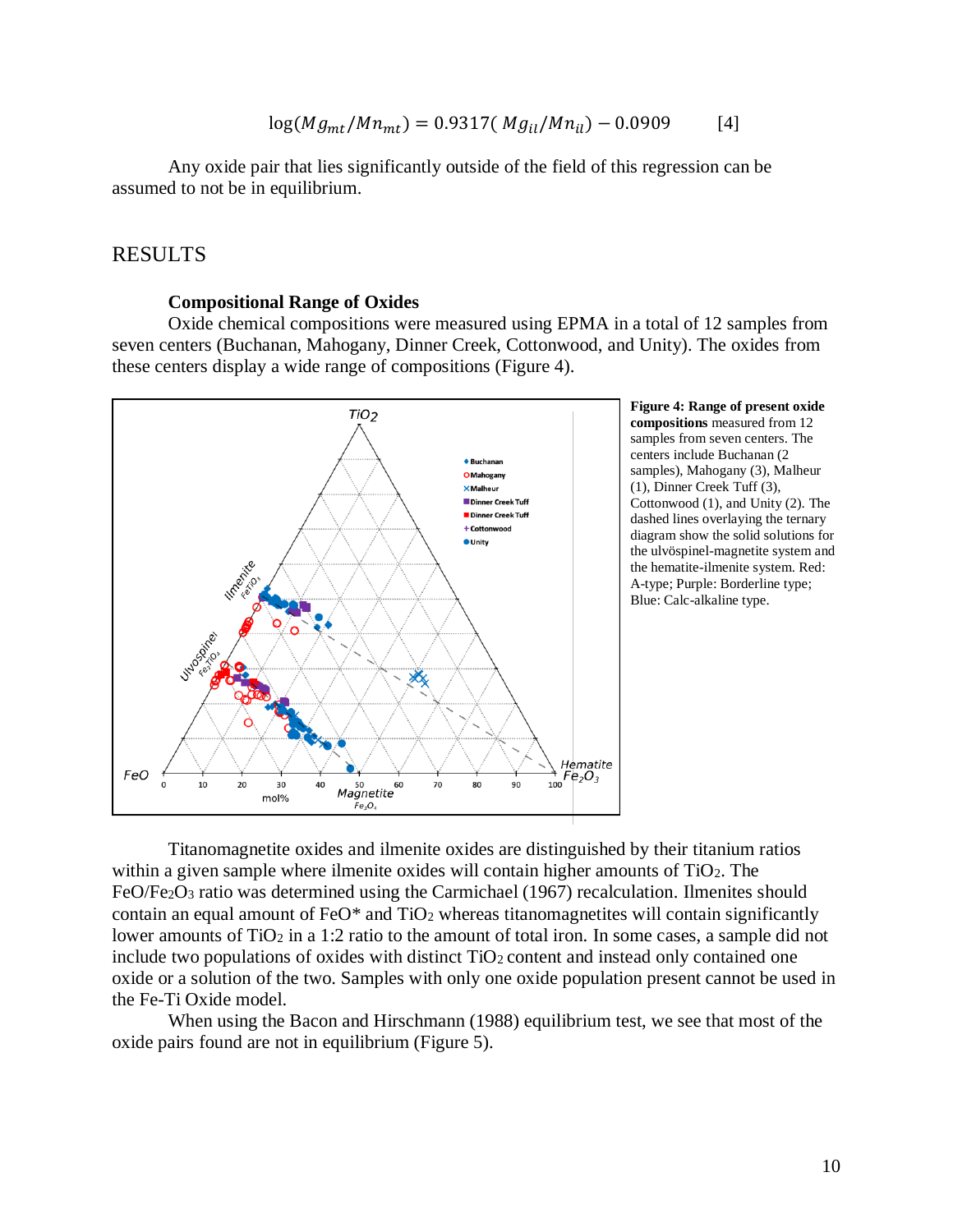

**Figure 5: Application of equilibrium test** based off the work of Bacon, and Hirschmann (1988). The samples with oxide pairs shown here include rhyolites from Unity (2), Malheur (1), Buchanan (2), Mahogany (2), and Dinner Creek (2). The dashed line is the linear fit provided by the work of Bacon and Hirschmann (1988) which describes the relationship between the magnesium and manganese content in the oxide pair if the two are in equilibrium [4]. Red: A-type; Purple: Borderline type; Blue: Calc-alkaline type.

Oxides that fall within a reasonable range  $(2\sigma)$  from the regression are reasonably assumed to still be in equilibrium (Bacon and Hirschmann, 1988). The oxide pairs that do not fall within a reasonable range of this regression are assumed to not be in equilibrium or have experienced re-equilibration post-emplacement. Although an oxide pair may fall within an acceptable range of this regression, this does not guarantee equilibrium, instead this serves as the first step of a filtering process for oxide compositions. The compositions of oxide pairs determined to be in equilibrium are displayed in another ternary diagram in Figure 6.



**Figure 6: Range of oxide pair compositions in equilibrium.** Oxide pairs in equilibrium were found in seven rhyolites from Buchanan (2), Dinner Creek Tuff (2), Unity (2), and Mahogany (1). The average oxide pair compositions from each rhyolite are shown in full color with a line tying the oxide pair together. The individual oxide compositions are shown as more transparent to show the range in a given rhyolite.). The dashed lines overlaying the ternary diagram show the solid solutions for the ulvöspinel-magnetite system and the hematite-ilmenite system. Red: A-type; Purple: Borderline type; Blue: Calc-alkaline type.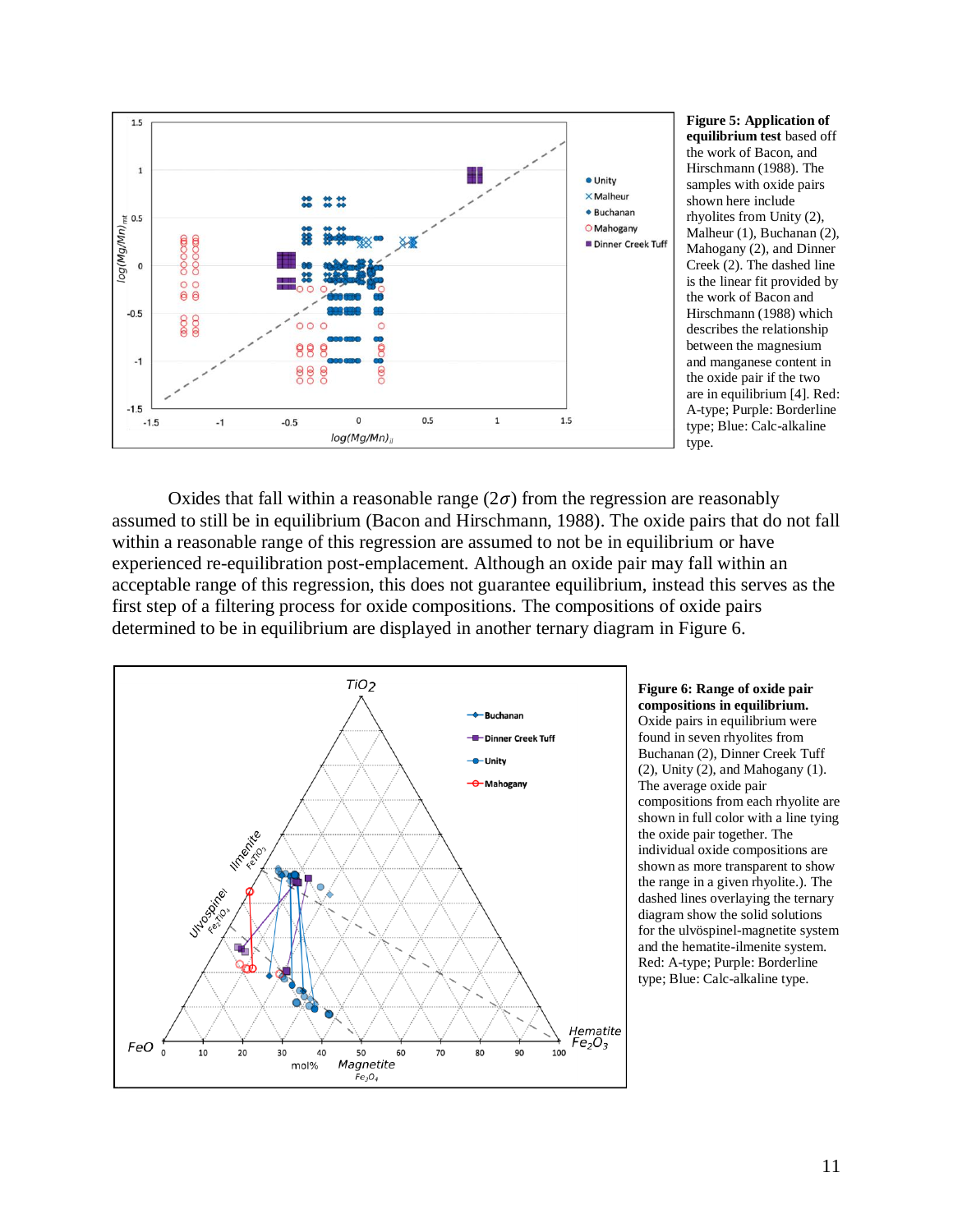The range of oxide equilibrium pair compositions is smaller than the overall oxide range, however, this range is still surprisingly high, indicating that these oxides did not always equilibrate or cease pre-eruption alteration at the same time under the same conditions (Figure 6). The Calc-alkaline rhyolites especially have a wide range of titanomagnetite compositions. The A-type rhyolite does not have as wide of a compositional range – however only one A-type sample contained an oxide pair in equilibrium and as such cannot be determined to be representative. On average, A-type oxide pairs contain higher amounts of titanium in the titanomagnetites and higher amounts of  $Fe^{2+}$  overall. The Borderline rhyolites are not as distinct as from the A-types or the Calc-alkaline rhyolites but rather fall within both ranges (Figure 6).

Within these rhyolites, it appears that the hematite endmember of the ilmenite solid solution is more common and the titanomagnetites fall more towards the ulvöspinel endmember.

#### **Iron-Titanium Oxide Model Estimations**

Oxide pair compositions determined to likely be in equilibrium were used in the Fe-Ti Oxide model to estimate the temperature and oxygen fugacity of the oxide formation, assuming equilibrium conditions (Ghiorso and Evans, 2008). Some oxide pairs used in this model resulted in a "Did not converge" reading, meaning that the resulting temperature was negative and it can be assumed that the oxide pair was not at equilibrium during formation (Ghiorso and Evans, 2008).

The resulting oxide pairs that did converge, according to the model, output a temperature in degrees Celsius and log units of oxygen fugacity relative to the Nickel-Nickel Oxide buffer. The estimations given by the model are corrected with the equation for the Ni-NiO buffer given by Frost (1991) where the pressure (*P*) is assumed to be 200MPa [5].



$$
log f_{0_2} = -\frac{24930}{T} + 9.36 + 0.046 \frac{P-1}{T}
$$
 [5]

**Figure 7: Fe-Ti Oxide model results** displayed relative to the Ni-NiO oxygen buffer in  $log/O<sub>2</sub>$  units. The temperature and oxygen fugacity could only be estimated for the seven rhyolites containing oxide pairs in equilibrium from centers including Buchanan (2), Dinner Creek (2), Mahogany (1), and Unity (2). The average temperature and *f*O<sup>2</sup> estimations are shown for each sample in full color and the individual oxide pair estimations are shown as more transparent to display the range of conditions recorded. Red: A-type; Blue: Calc-alkaline; Purple: Borderline.

Some of the estimations given by the Fe-Ti Oxide model vastly overestimate the temperature. Namely, one of the samples from Dinner Creek Tuff results in temperatures exceeding  $1200^{\circ}$ C, which is highly unlikely for a rhyolite or a tuff. The sample from Dinner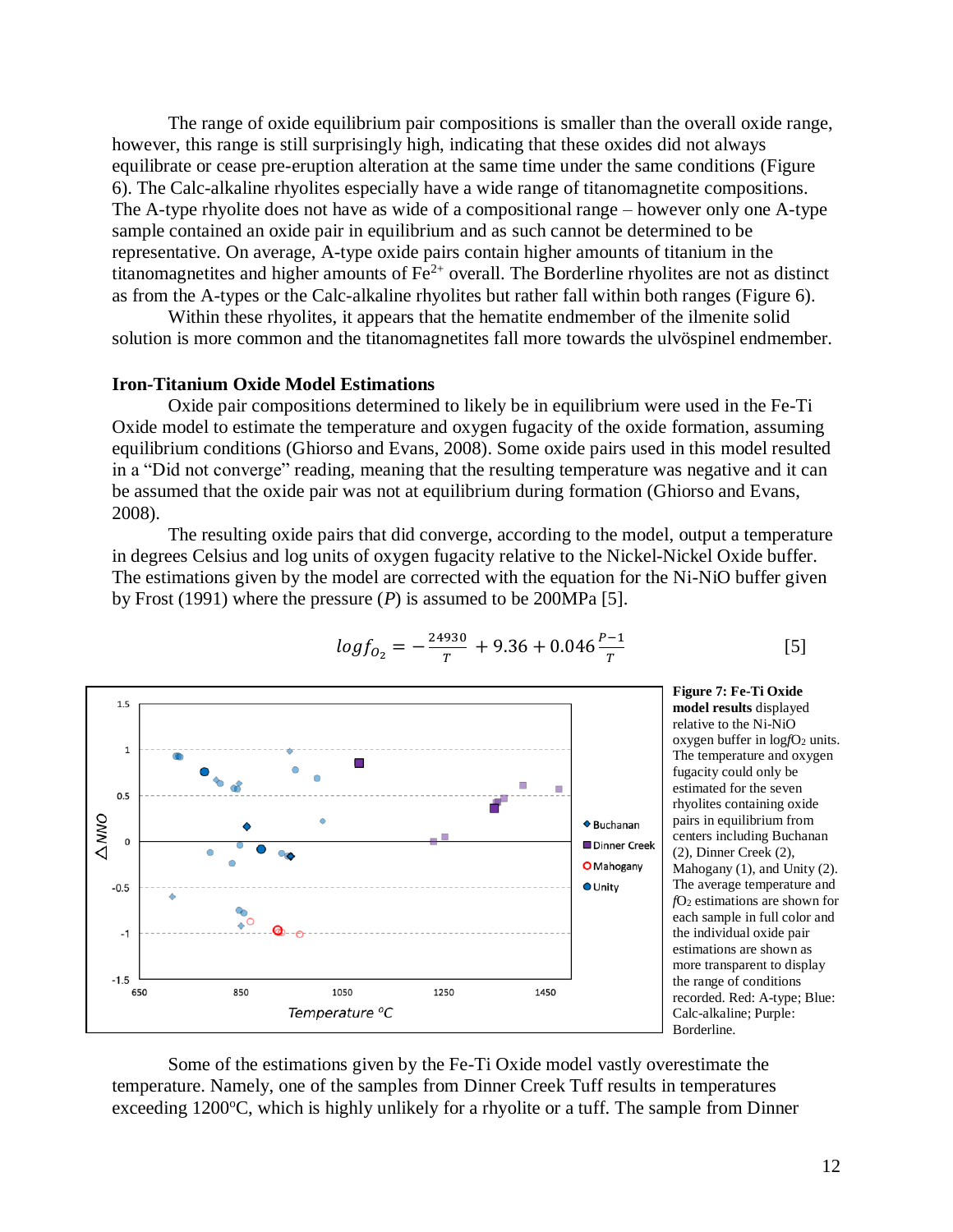Creek Tuff that displays higher temperatures is actually a dacite and may explain the higher temperature estimation. The A-type that did contain an oxide pair in equilibrium is not estimated at higher temperatures than the Calc-alkaline rhyolites, but rather falls within the same range of 650-1000 $^{\circ}$ C. However, on average the A-type rhyolite is far more reduced at  $\sim$  -1  $\triangle NNO$ whereas the Calc-alkaline rhyolites fall within the -0.5 to +1 ∆NNO range.

## DISCUSSION

#### **Implication of Oxide Compositions**

The oxide pair compositions do tend to correlate with the parent rock's geochemical signatures, where A-type rhyolites contain more TiO2 in their oxides. This indicates that some traces of the overall bulk geochemical signatures are recorded in the composition of the oxide phases. The A-type rhyolites tend to not contain two phases of iron-titanium oxides, primarily only containing ulvöspinel. This suggests that the more oxidized phases of the minerals (magnetite and ilmenite) are not stable during the formation of these rhyolites, suggesting that the A-type rhyolites are in fact more reduced.

It is difficult to argue for more detailed conclusions based on the oxide compositions because of the range we have present (Figure 4). The wide range of compositions should suggest post-emplacement alteration and/or oxides out of equilibrium. However, common postemplacement alteration would likely follow a straight line showing only an enrichment in  $TiO<sub>2</sub>$ and not continue to lie within the solid solution system.

This is further complicated when we see that oxide pairs that can be argued to be in equilibrium (Figure 5) still contain a wide range of compositions (Figure 6). Therefore, this suggests that the oxide pairs may have equilibrated at various points in the cooling process. Another possibility is that the pairs are not in equilibrium and a better discrimination process is needed. Given that one sample from Dinner Creek Tuff recorded temperatures close to 1400 °C although the pairs are presumed to be in equilibrium, this may be the case.

#### **Physical Conditions**

The estimated temperature of the rhyolite during oxide formation is not vastly different between the A-type rhyolites and the Calc-alkaline rhyolites (Figure 7). The A-type rhyolites are estimated to form in a temperature range of  $850-1000\degree$ C and the Calc-alkaline rhyolites are estimated to form in a temperature range of 650-1100°C (Figure 7). The Calc-alkaline rhyolite temperatures span the entire range of temperatures estimated for the A-type rhyolites. This may indicate that these rhyolites formed in similar conditions and under similar processes.

However, the A-type rhyolite does appear to be significantly more reduced than the Calcalkaline rhyolites on average. This, contrary to the temperature estimations, may mean that the A-type rhyolites and the Calc-alkaline rhyolites underwent different evolution or degassing processes where the Calc-alkaline rhyolites record a higher water content.

The classical understanding and definition of A-type vs Calc-alkaline rhyolites claimed that the two rhyolites formed in distinctly different tectonic zones. A-types were assumed to originate in intra-plate tectonic provinces, such as a hotspot. Calc-alkaline rhyolites are assumed to originate in volcanic arc – subduction zone provinces. With this definition, the two rhyolites should come from magmas with distinctly different physical conditions. The Calc-alkaline rhyolites should be colder and wetter (higher *fo*<sub>2</sub>) due to the melting of the cold oceanic lithosphere and the water entrained into the system. The A-types, on the other hand, should be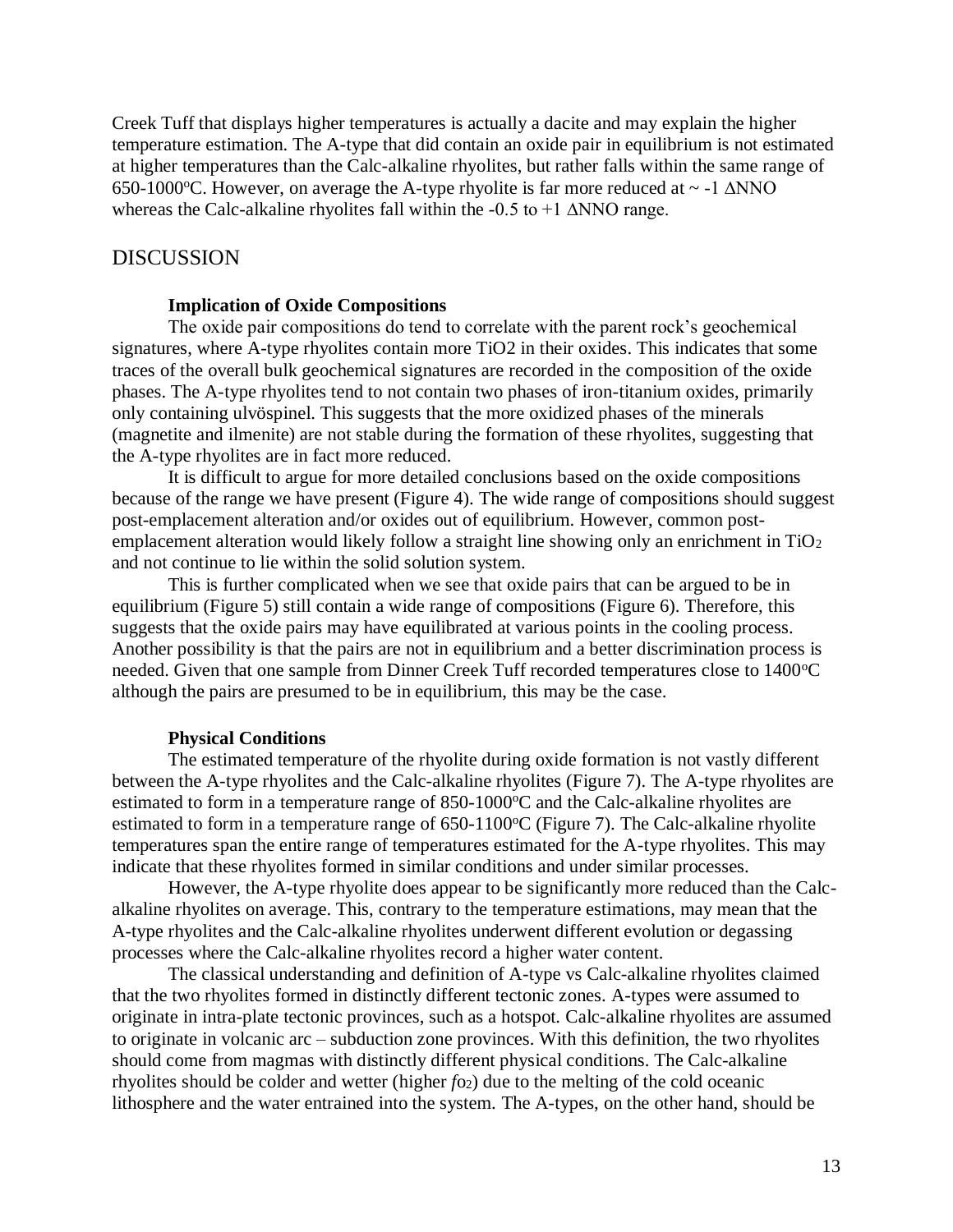hotter and dryer (lower *f*O<sub>2</sub>) because intra-plate hot-spot provinces do not have additional water added to the system and the heat originates from the mantle rather than the melting of cold crust. We aren't able to observe a distinct difference between the temperature readings of these two rhyolites using this methodology however the oxygen fugacity tells a different story. The differing oxygen fugacity estimations, where A-types are more reduced than Calc-alkaline rhyolites, suggests that there is a sort of evolutional distinction between the two types.

The evolution of these rhyolites cannot be singularly parsed out through the estimations given by this model and must be confirmed or improved using mineralogical investigations and separate geothermometers. The lack of ilmenite oxides in A-type rhyolites makes a study such as this even more difficult since we cannot display the full range of physical conditions that may have produced these rhyolites.

## **CONCLUSIONS**

Physical conditions of the magmas for various rhyolites in eastern Oregon was estimated in this study using the Two-Oxide model devised by Ghiorso and Evans (2008) to ultimately correlate with the overall geochemical signatures in a given rhyolite. We determined that the oxide pair compositions, used for the Two-Oxide model, roughly correlate with the overall geochemical signatures; A-type rhyolites contain titanium enriched titanomagnetites whereas the Calc-alkaline rhyolites contained titanium enriched ilmenites and titanium depleted titanomagnetites. The temperature and oxygen fugacity estimations showed similar evidence that the evolution of the A-type and Calc-alkaline type rhyolites is different as the A-types were estimated to form at lower levels of oxygen fugacity than the Calc-alkaline type rhyolites. However, this separation may not have a liner trend with the bulk composition since the borderline rhyolites did not appear to follow a linear path from the A-type to Calc-alkaline type temperature estimations.

The temperatures estimated by the oxide compositions may overestimate a reasonable temperature range. Possible explanations for this may be post-emplacement surficial alteration or oxide disequilibrium. However, we would not expect vastly different post-emplacement processes for the two types of rhyolites meaning that the difference in oxygen fugacity between the two should be approximately preserved. Further research will attempt to account for this through more rigorous filtering of oxide data so as to only include pristine oxide pairs in close enough proximity to be in equilibrium. Further research will also explore more methods to determine or estimate the physical conditions of the rhyolites as using oxide pairs may not be reliable.

### *Acknowledgements*

I would like to profusely thank my advisor Dr. Martin Streck for his patience and incredible assistance throughout this project; I have learned far more than I could have imagined through this research. I would also like to thank Dr. Nicholas Tailby of the American Museum of Natural History for introducing me to the Fe-Ti Oxide model and geochemical research as a whole. I want to thank the entire Geology Department at Portland State University (namely Brianna Young, Jazzy Graham-Davis, and Lana Jewel), my professors, and friends for continuously supporting me throughout this year. I want to also thank my family and close friends for supporting me. I would also like to thank the University Honors College for this opportunity.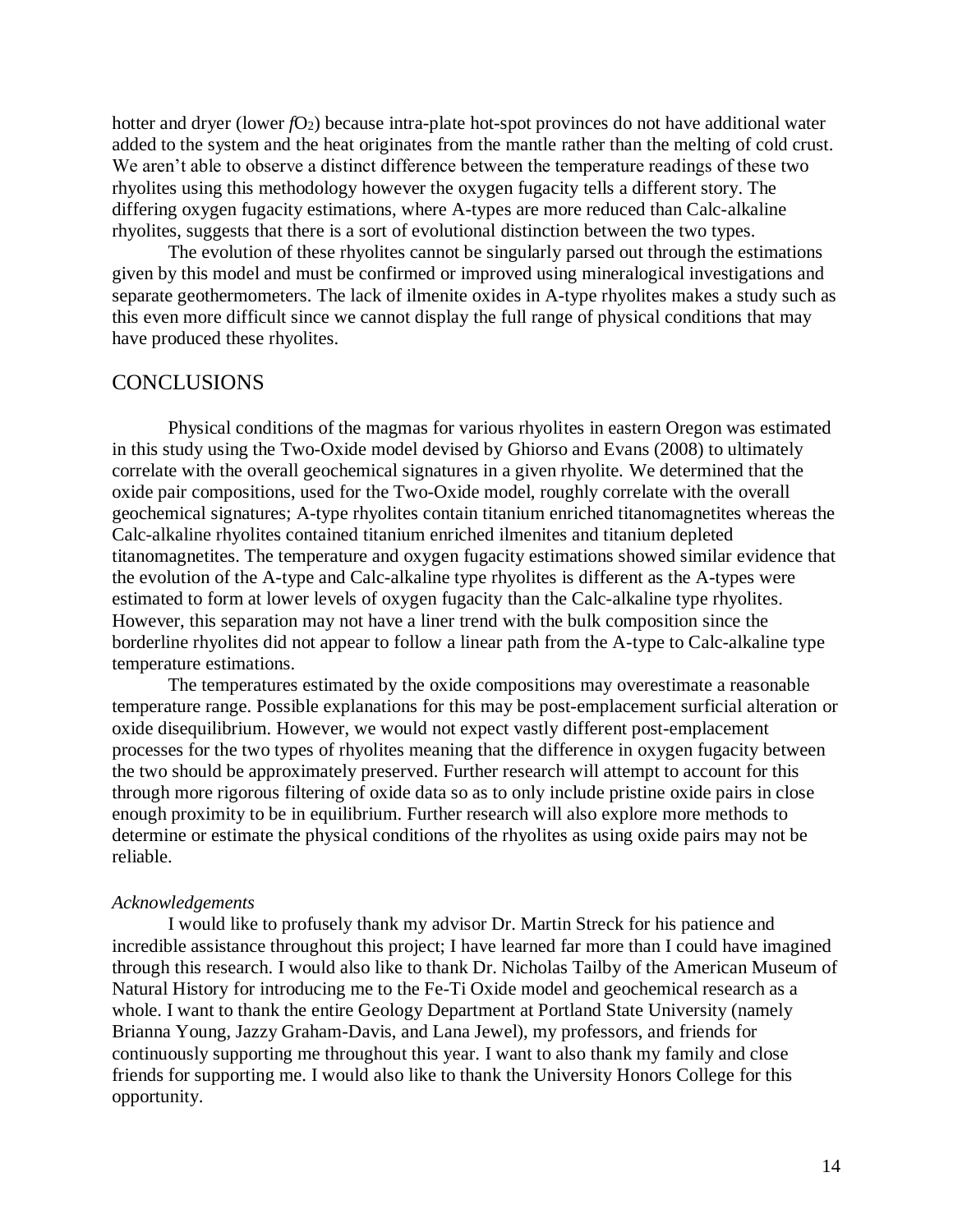## REFERENCES

- Bacon, C.R., and Hirschmann, M.M., 1988, Mg/Mn partitioning as a test for equilibrium between coexisting Fe-Ti oxides Crranr,ns R. Becox: American Min, v. 73, p. 57–61.
- Buddington, A.F., and Lindsley, D.H., 1964, Iron-Titanium Oxide Minerals and Synthetic Equivalents: Journal of Petrology, v. 5, p. 310–357.
- Camp, V.E., and Ross, M.E., 2004, Mantle dynamics and genesis of mafic magmatism in the intermontane Pacific Northwest: Journal of Geophysical Research: Solid Earth, v. 109, p. 1– 14, doi:10.1029/2003JB002838.
- Chappell, B.W., and White, A.J.R., 2001, Two contrasting granite types: 25 years later: Australian Journal of Earth Sciences, v. 48, p. 489–500, doi:10.1046/j.1440- 0952.2001.00882.x.
- Chappell, B.W., and White, A.J.R., 1974, Two contrasting granite types: Pacific Geology, v. 8, p. 173–174.
- Coble, M.A., and Mahood, G.A., 2012, Initial impingement of the Yellowstone plume located by widespread silicic volcanism contemporaneous with Columbia River flood basalts: Geology, v. 40, p. 655–658, doi:10.1130/G32692.1.
- Cummings, M.L., Evans, J.G., Ferms, M.L., and Lees, K.R., 2000, Stratigraphic and structural evolution of the middle miocene synvolcanic Oregon-Idaho graben: Bulletin of the Geological Society of America, v. 112, p. 668–682, doi:10.1130/0016- 7606(2000)112<668:SASEOT>2.0.CO;2.
- Didier, J., Duthou, J.L., and Lameyre, J., 1982, MANTLE A N D CRUSTAL GRANITES : GENETIC CLASSIFICATION OF OROGENIC GRANITES A N D THE N A T U R E OF THEIR ENCLAVES authors to propose genetic classifications for these rocks . For obvious reasons times believed to be the quivalent to the granodiorites an: Journal of Volcanology and Geothermal Research, v. 14, p. 125–132.
- Ferns, M.L., and McClaughry, J.D., 2013, Stratigraphy and volcanic evolution of the middle Miocene to Pliocene La Grande-Owyhee eruptive axis in eastern Oregon: Geological Society of America Memior, v. 497, p. 401–427, doi:10.1130/2013.2497(16).
- Ghiorso, M.S., and Evans, B.W., 2008, Thermodynamics of rhombohedral oxide solid solutions and a revision of the Fe-Ti two-oxide geothermometer and oxygen-barometer: American Journal of Science, v. 308, p. 957–1039, doi:10.2475/09.2008.01.
- Hess, E.N., 2014, Strontium , Lead , and Oxygen Isotopic Signatures of Mid-Miocene Silicic Volcanism in Eastern Oregon by: Portland State University,.
- Hooper, P.R., Binger, G.B., and Lees, K.R., 2002, Ages of the Steen and Columbia River flood basalts and their relationship to extension-related calc-alkalic volcanism in eastern Oregon: Geological Society Of America Bulletin, v. 114, p. 923–924, doi:10.1130/0016- 7606(2002)114.
- Hooper, P.R., Camp, V.E., Reidel, S.P., and Ross, M.E., 2007, Plume versus nonplume models: v. 2430, p. 635–668, doi:10.1130/2007.2430(30).For.
- Loiselle, M.C.; Wones, D.R., 1979, Characteristics and origin of anorogenic granites: Geological Society of America Abstracts, v. 11, p. 468.
- Pierce, K.L., and Morgan, L.A., 2009, Is the track of the Yellowstone hotspot driven by a deep mantle plume? - Review of volcanism, faulting, and uplift in light of new data: Journal of Volcanology and Geothermal Research, v. 188, p. 1–25, doi:10.1016/j.jvolgeores.2009.07.009.